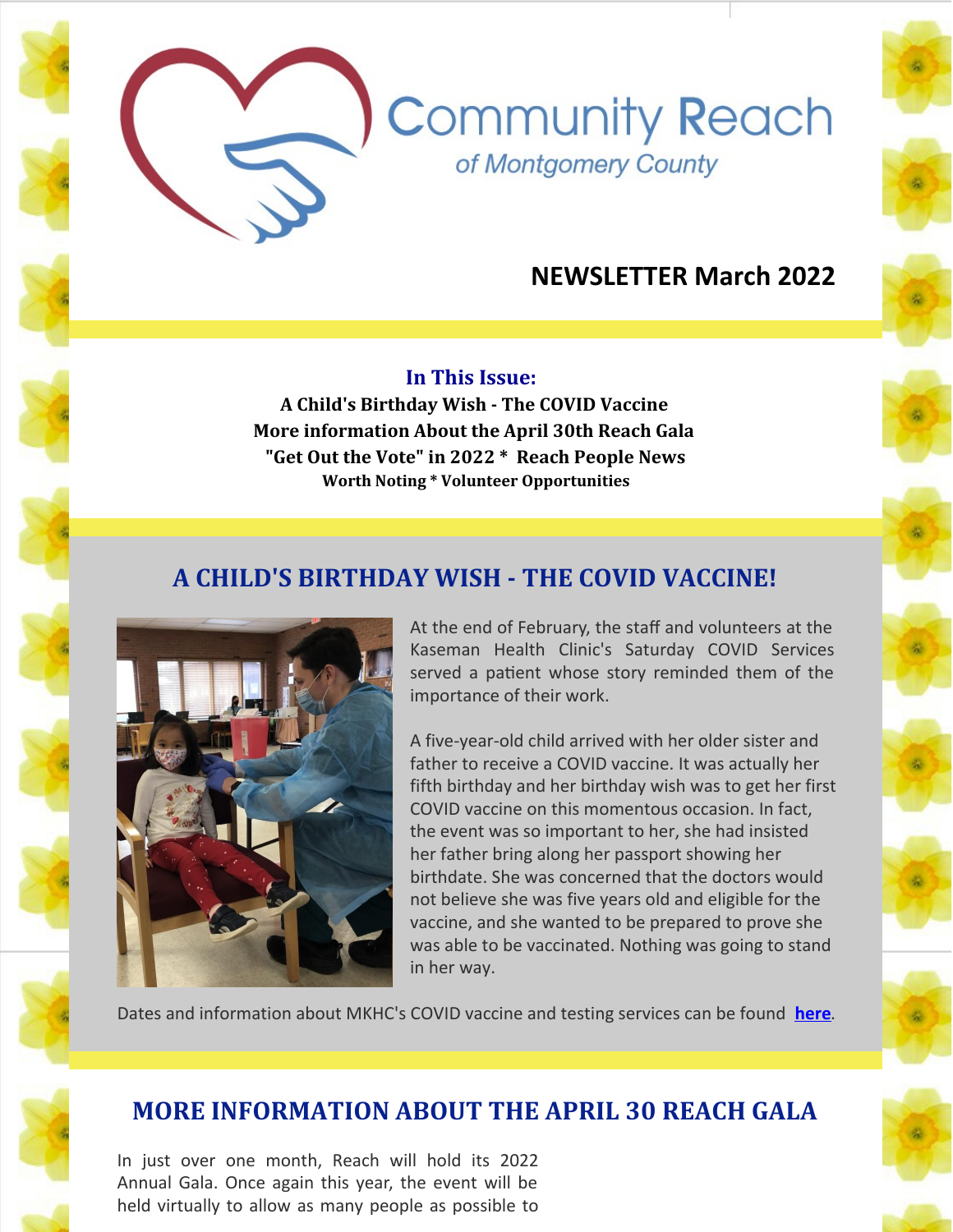attend and feel comfortable. The event takes place on Saturday, April 30th from 6:00pm - 7:30pm with the theme "Reach and Connect." It will highlight the people served by Reach as well as the community that supports the organization.

Michael Bobbitt, Executive Director of the Mass Cultural Council, returns as the Master of Ceremonies for the evening. He will be joined by Montgomery



Councilmember Craig Rice in the role of Auctioneer. The live auction includes wonderful experiences that are not available for purchase anywhere else. Four baseline seats at a Nationals game with an invitation to batting practice is one of the exciting items that will be available.

Paul Newman, former Board Chair of Rockville Economic Development, Inc. (REDI), debuts as the Gala Chair. He is supported by a talented committee that includes former Gala Chair, Catherine Leggett.

In addition to the Live Auction, the evening will include virtual messages from the Montgomery County community. There will be a trivia competition, and attendees will have the opportunity to connect through "chat."

The current list of sponsors, and all information about the evening, can be found **[here](https://www.cmrocks.org/events)**. One can register as a sponsor or as an attendee, or just make a donation toward the event **[here](https://www.eventbrite.com/e/2022-reach-annual-gala-reach-connect-registration-277720307917?aff=ebdssbdestsearch)**.

## **"GET OUT THE VOTE" AN IMPORTANT TOPIC IN 2022**



Reach's Language Outreach Program offers Citizenship Preparedness classes to assist eligible permanent residents apply for and become U.S. citizens. Maybe the most important responsibility and right of citizenship is taking part in federal, state, and local elections.

One of the advocacy issues that Reach champions is the right to vote. In 2018, Temple Beth Ami provided a Candidate Forum of Maryland State Legislators whose districts included

Montgomery County. Reach was a partner in that event and will once again be a partner as Beth Ami presents the same forum on Sunday, June 12th.

Reach provides voter registration information, polling locations for early voting and election day, mail-in voting requirements, and more. For those voters who identified a party affiliation, Primary Election Day has been postponed until July 19th to allow a legal challenge to Maryland redistricting to proceed. General Election Day is Tuesday, November 8th.

Montgomery County voted to move from five County Council districts to seven, and to keep the four at-large council seats for the 2022 election. A map of the Council districts can be found **[here](https://www.montgomerycountymd.gov/COUNCIL/BCC/redistricting/index.html)**. In addition, after every Decennial U.S. Census, such as the one that was held in 2020, U.S. states redraw congressional districts to meet the changes in population and population centers. Current State election district maps are available **[here](https://msa.maryland.gov/msa/mdmanual/01glance/maps/html/election.html)**.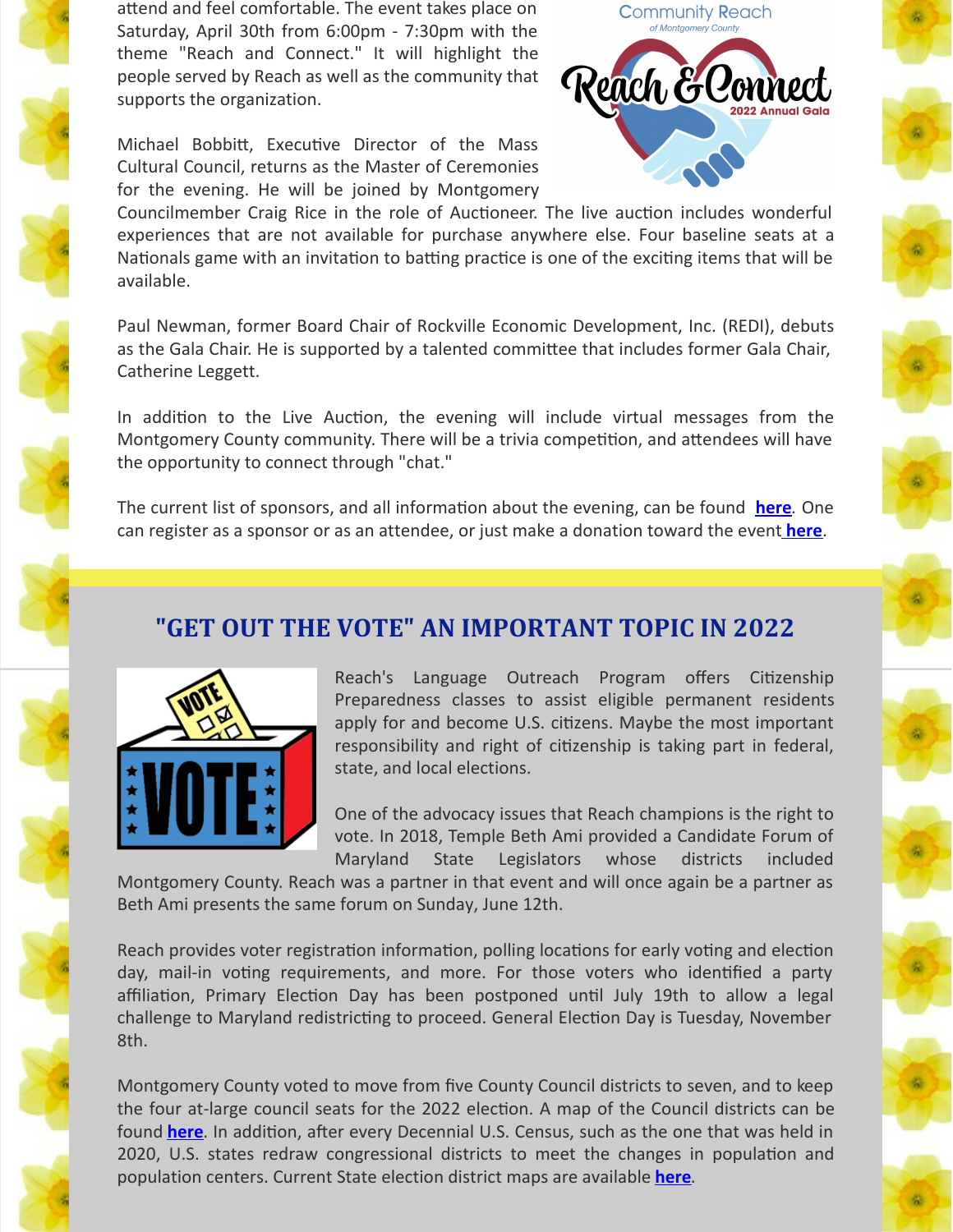This year, voters in Montgomery County will choose representatives at the Federal, State, and County level. Those who live in Takoma Park will also choose municipal representatives. A list of current candidates and the positions for which they are running can be found **[here](https://www.lwvmocomd.org/next_elections)**. Reach will provide nonpartisan information about elections throughout the year in newsletters, emails, and via social media.

## **REACH PEOPLE UPDATES**

**STUDENT NEWS:** Reach's Language Outreach Program (LOP) receives many benefits from the Montgomery Coalition for Adult English Literacy (MCAEL). One of those benefits is professional development for LOP staff.

MCAEL holds its Professional Development Conference each March. Since in-person events were not possible in 2021, this year's conference, held on March 19th, was special in that it provided a return of the event. Additionally, 2022 is the 15 year

anniversary of the organization. Two LOP students, Jina Kim and Siria Hernandez, were among four panelists invited to serve on the "ESOL Learner Perspectives: A Learner Panel." The panelists spoke to all conference attendees about the challenges and importance of ESOL. More about MCAEL **[here](https://www.mcael.org/)**.

**VOLUNTEER NEWS:** A longtime volunteer and supporter of Reach, Nancy Aldous (pictured above), celebrates a landmark birthday this month. Nancy faithfully volunteered as an LOP Teacher's Assistant until COVID changed the way classes were provided. She has also spent hours volunteering at Holiday Giving, Taste of Rockville, Annual Galas, and more. In 2021, Nancy was awarded the Neal Potter Path of Achievement for her lifetime of community service to Montgomery County. More information about Nancy's story can be found **[here](https://www.montgomerycountymd.gov/volunteercenter/awards/NealPotterPathofAchievementAward.html)**.

# **A SUCCESSFUL RETURN OF CONCERT TO BENEFIT REAP**

WELCOME - Pastor Scott Winnette, Rockville United Church &<br>Cindy Fullerton, Rockville Chorus President The HEART OF MARYLAND CHORUS - Karen Collins, Director **VIRTUAL CHOIR 6 PHILIPPINES - Dexter C. Dapitan, Coordinator REAP Presentation - Odeth Berlin, Director,** Rockville Emergency Assistance Program (REAP) ROCKVILLE CHORUS - Linda Garrettson, Music Director RUC SANCTUARY CHOIR - James Levy, RUC Music Director

FINALE - Reprisal of Finale from February 10, 2019 Concert



After a one-year hiatus due to pandemic restrictions, Rockville Chorus returned to provide a Concert to benefit the Rockville Emergency Assistance Program (REAP). The concert was held at Rockville United Church on March 13th, and was presented as a hybrid event due to ongoing health concerns related to COVID transmission.

Rockville Chorus, The Heart of Maryland Chorus, and the VC6 Philippines all provided video performances for the in-person and virtual audience. The Rockville United Church Sanctuary Choir performed in person. Cindy Fullerton of Rockville Chorus served as the Emcee for the event, and REAP Director Odeth Berlin spoke about the work REAP does for the community. A recording of the event can be seen on **[Vimeo](https://vimeo.com/689687823)**.







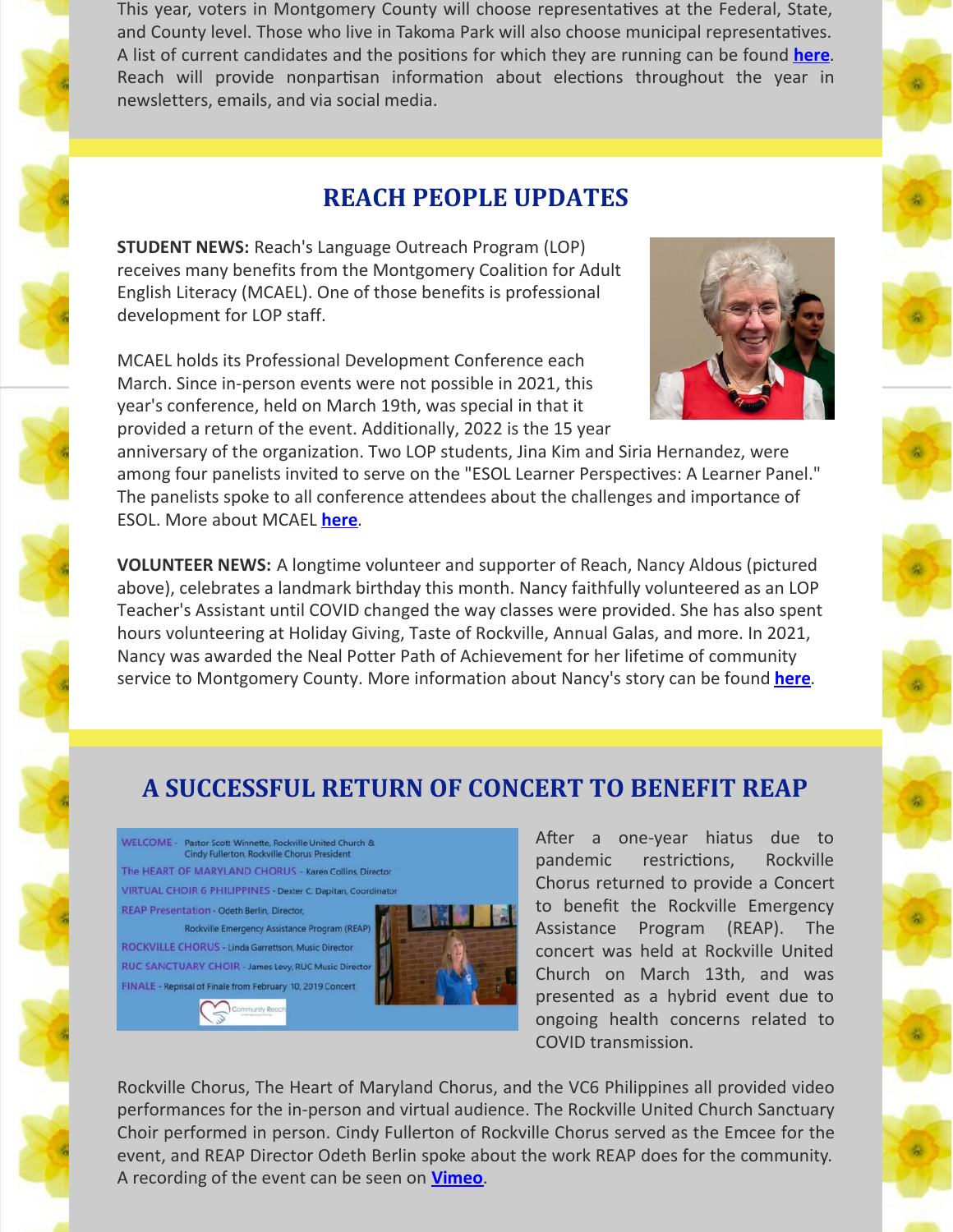

Donations from those who registered online, attended in person, and sent funds during the concert equaled almost \$1,500. These funds will help REAP support community members facing eviction or utility termination, or who need assistance to purchase medical prescriptions. More information about REAP, the longest running Reach program, can be found at **<https://www.cmrocks.org/reap>**.



**Saturday, April 30, 2022, 6:00pm - 7:30pm** *REACH & CONNECT 2022 ANNUAL GALA* Virtual Event **[Register](https://www.eventbrite.com/e/2022-reach-annual-gala-reach-connect-registration-277720307917?aff=ebdssbdestsearch)**

**Saturday & Sunday, May 28 & 29 11am - 7pm** *TASTE OF ROCKVILLE at HOMETOWN HOLIDAYS: A Community Gathering*

Redgate Park 14500 Avery Road, Rockville **[Information](https://www.rockvillemd.gov/665/Hometown-Holidays)**

# **SPOTLIGHT ON VOLUNTEER OPPORTUNITIES**

**JOIN A REACH COMMITTEE** - Development, Finance, Faith Advisory, and Governance currently all meet online as standing committees. Help determine the success of Reach through your service. Short term committees also need new members.

**EXCEL OFFICIONADO** to help edit and add formulas to a developing spreadsheet for Program statistics that would include current and cumulative information as well as multiple sheets that interact with one another. Virtual opportunity with no specific days or times of service required.

**PHOTOGRAPHER** to document the work of Community Reach so that we can share our story. Document Reach events and programs. Reach would like to have a "crew" of 3 - 4 photographers who can be available individually or to work in pairs for large in-person events. We currently have one dedicated photographer.

**INTERPRETERS** at the Kaseman Health Clinic are needed for four-hour shifts once each week between the hours of 9am and 5pm. Openings currently on Monday afternoon, Wednesday afternoon, Thursday and Friday. Help us ensure that our providers and patients can communicate clearly. Confidentiality is required.

#### **DONATIONS REQUESTED:**

**For Kaseman Health Clinic & Housing Program:** C-Fold Paper Towels, Paper Towels, Hand Sanitizer, Antibacterial Hand Soap, Trash Bags, Disinfecting Wipes, Scouring Powder, Window Cleaner, Facial Tissue, Bleach,